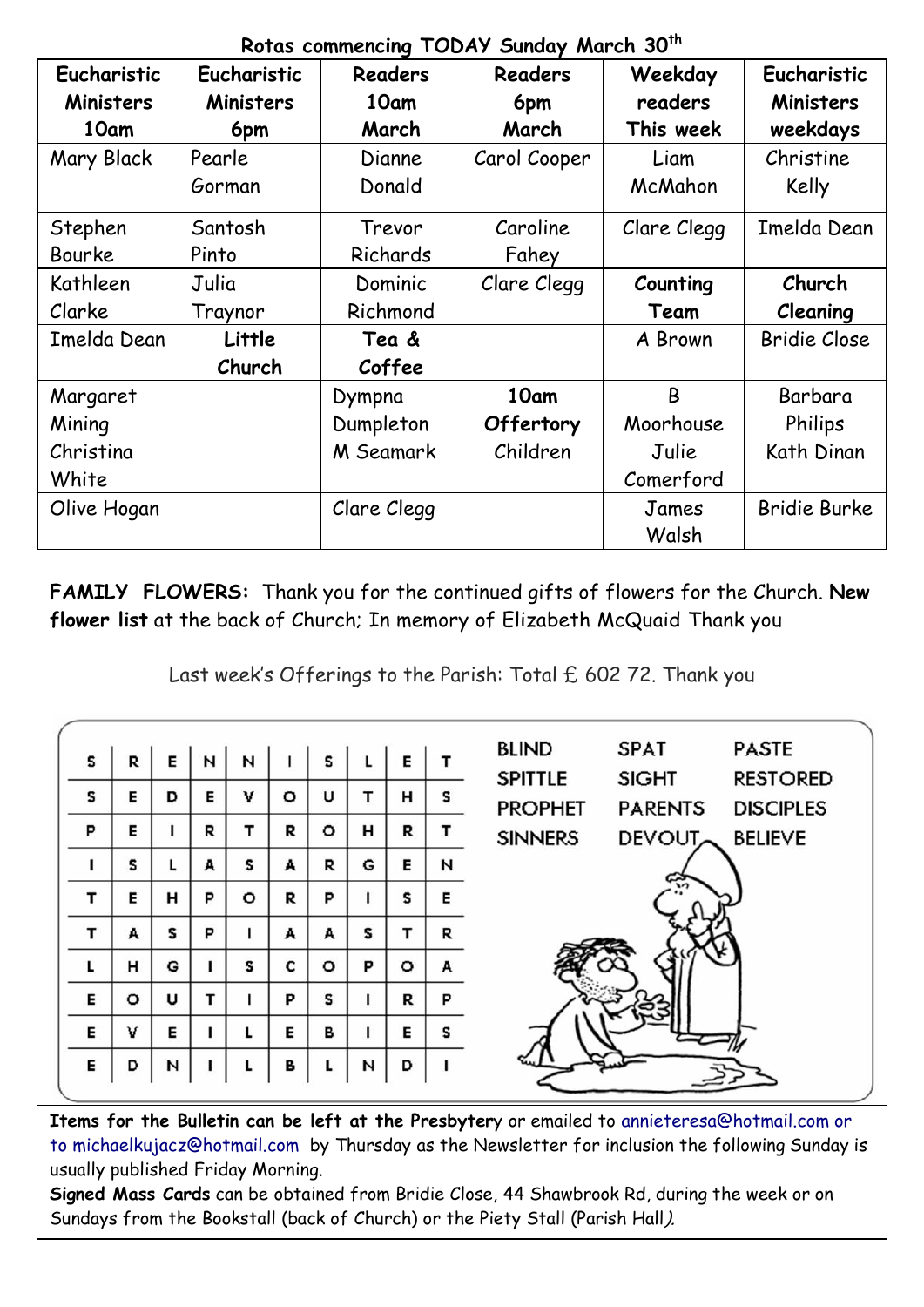

# ST. BERNARD'S PARISH NEWSLETTER

## Fourth Sunday of Lent

### **Sunday 30th March 2014**

**Parish Priest** Mgr. Michael J Kujacz: Assistant Fr. Michael Job



**Address** St. Bernard's R C Church, Burnage Lane, Manchester M19 1DR **Telephone**0161 432 3628 **Website** [http://stbernards-burnage.homeip.net](http://stbernards-burnage.homeip.net/)

4 th Lent MASS 7/ Creed 12 Apostles; Sunday P.164 Eucharistic Prayer 3 (p28) Hymns 168, 585, 443, 131, 439

## **Prayer to the Mother of the Lord for all mothers**



Mary, on this day when we honor all mothers, we turn to you. We thank the [Lord](http://www.catholic.org/encyclopedia/view.php?id=5217) whom you serve for the great gift of motherhood. Never has it been known that anyone who sought your [intercession](http://www.catholic.org/encyclopedia/view.php?id=6146) was left unaided by grace. Dear Mother, thank you for your "Yes" to the invitation of the [angel](http://www.catholic.org/encyclopedia/view.php?id=774) which brought [heaven](http://www.catholic.org/encyclopedia/view.php?id=5593) to earth and changed human history. You opened yourself to God's word and the Word was made flesh and dwelt among us.

Dear mother, intercede for all of our mothers. Ask your Divine Son to give them the [grace](http://www.catholic.org/encyclopedia/view.php?id=5305) of

surrendered love so that they could join with you in giving their own "Fiat." May they find daily [strength](http://www.catholic.org/prayers/prayer.php?p=2917) to say yes to the call to the sacrificial love- the very heart of the vocation of motherhood. May their love and [witness](http://www.catholic.org/encyclopedia/view.php?id=12423) be a source of great [inspiration](http://www.catholic.org/bookstore/?category=10) for all of us called to follow your Son.

On this Mothers day, Mother of the Word Incarnate, pray for us who have recourse to you, we make this prayer through Jesus your son who lives and reigns with the Father and the Holy Spirit for ever and ever. Amen

We also take this opportunity to wish all the women of the Parish a very happy Lady Day, which not only honours all of you but also honours Our Lady of the Annunciation.

God Bless each and every one of you; and with a special remembrance of those who have gone home to God. mjk

**Pope Francis Tweet**; May we learn to say "thank you" to God and to one another. We teach children to do it, and then we forget to do it ourselves! *2014 Year of Our Parish*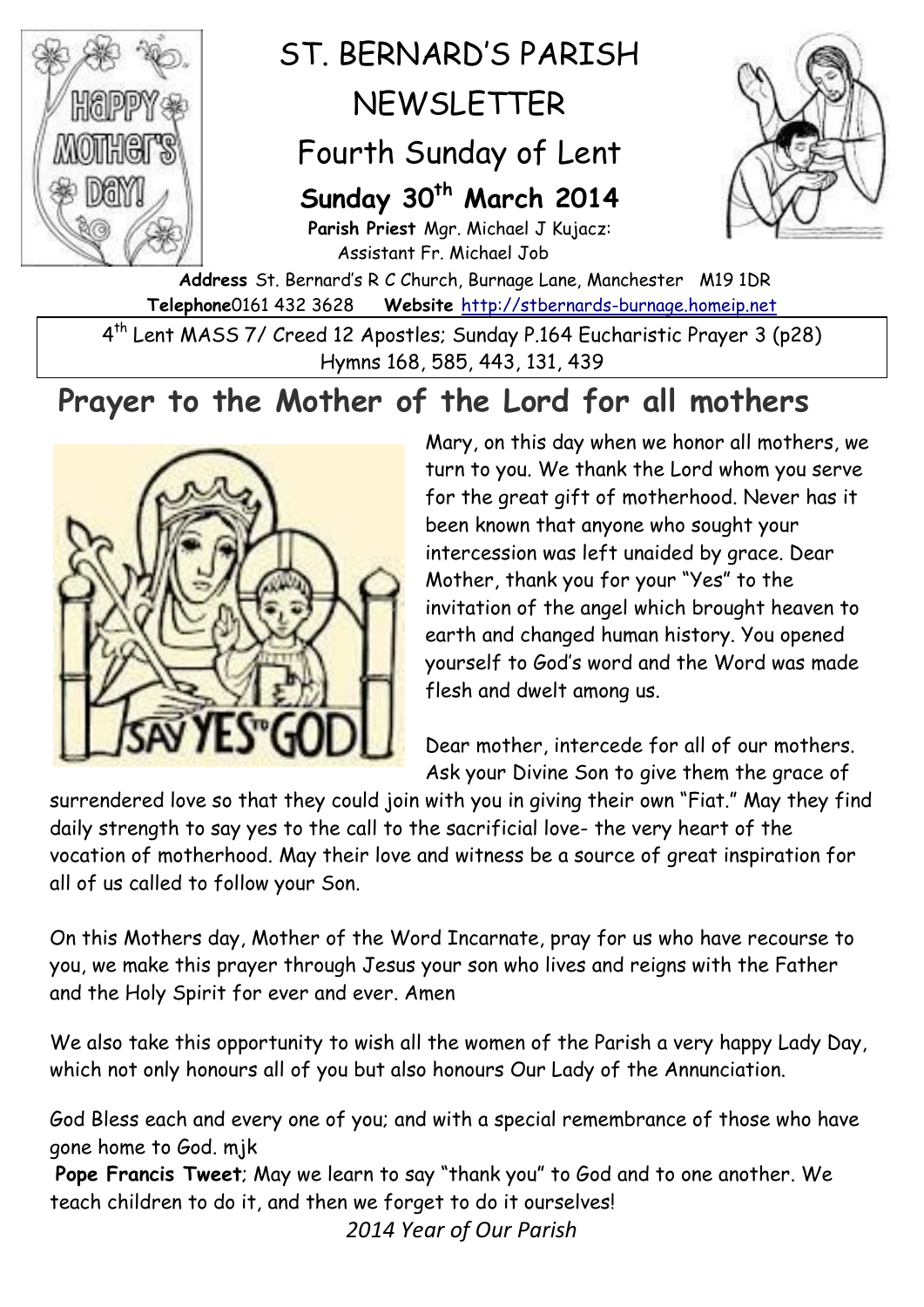#### THE HOLY FATHER'S INTENTIONS (April)

**Universal:** Ecology and Justice. That governments may foster the protection of creation and the just distribution of natural resources.

**For Evangelization:** Hope for the Sick. That the Risen Lord may fill with hope the hearts of those who are being tested by pain and sickness.

| Sunday       | 30 <sup>th</sup><br>March | 3rd Sunday of             | 10.00am         | Mass         |
|--------------|---------------------------|---------------------------|-----------------|--------------|
| Mother's Day | Short                     | Lent                      | 6.00pm          |              |
| "Laetare"    | <b>Stations</b>           | Of the Cross              | after 10am Mass |              |
| Monday       | 31 <sup>st</sup> March    | Mass of Lent              | $9-30$ am       | Mass         |
|              |                           |                           |                 |              |
| Tuesday      | $1st$ April               | Mass of Lent              | $6-7$ pm        | Exposition & |
|              |                           |                           |                 | Confessions  |
|              |                           |                           | 7pm             | Mass         |
| Wednesday    | 2 <sup>nd</sup> April     | Mass of Lent              | 9-30am          | Mass         |
|              |                           | Lectio Divina             | 7pm             | Parish Hall. |
| Thursday     | 3rd April                 | Mass of Lent              | $9-30$ am       | Mass         |
|              |                           |                           |                 |              |
| Friday       | 4 <sup>th</sup> April     | Mass of Lent              | $6 - 30$ am     | Mass         |
| First Friday | (St Isidore)              |                           |                 |              |
|              |                           | (St. Mary's)              | (12 Noon)       | Mass         |
| Saturday     | 5 <sup>th</sup> April     | Mass of Lent              | 11-12noon       | Exposition & |
|              |                           |                           |                 | Confessions  |
|              |                           |                           | 12 Noon         | Mass         |
| Sunday       | 6 <sup>th</sup> April     | 5 <sup>th</sup> Sunday of | 10.00am         | Mass         |
|              |                           | Lent                      | 6.00pm          |              |
|              | <b>Stations</b>           | Of the Cross              | 4.00pm          |              |

**+ Don't Forget 10 minute Stations of the Cross each week day after Mass +**

+ I offer our prayers and sympathy to the family of Michael Hession who has died suddenly almost a year after his wife Josie died. May he rest in the peace of the Lord. +

**Masses received this week:** Special Intentions, Pacie Farnan, Brigid Kedian, Charles Naughton, Mary Moss, Paul Smith, Jim Barrens, Albert Webster, Nina Gibbins, Bridie Marron, Annie Mitton, Winnie Outram, Mary Duffy, Bert Kelly, Jackie McCusker, The Farrell Family, Maureen & Kevin Mitchell, Margaret & John Walsh, Annie Healey, Julia Cullen, Bernadette & Barry Moorhouse, Joseph Cahill, Louis Kerr.

**Sick;** please commend to your prayers the sick and housebound of the Parish especially, Maximus John Paul Payne(baby), Daniel, Martin, Sarah, Fr. Pat Early, Audrey Doona, Mary Duffy, Michael Doyle, Jacob Bannister, Janet Roberts, Simon Kelly, John Doona, Margaret Keable, John Cross, Cissie Corrigan, Ruth Sivori, Pat Preston, Clare Bainbridge, Malcolm Scott, Sheila MacCrimmon, Carolyn Smith, Louis Sivori, Pat Reid, Simon McDermott, Julie Ann Keeney, Stephen Gatley, Kath Rafter, Bernadette